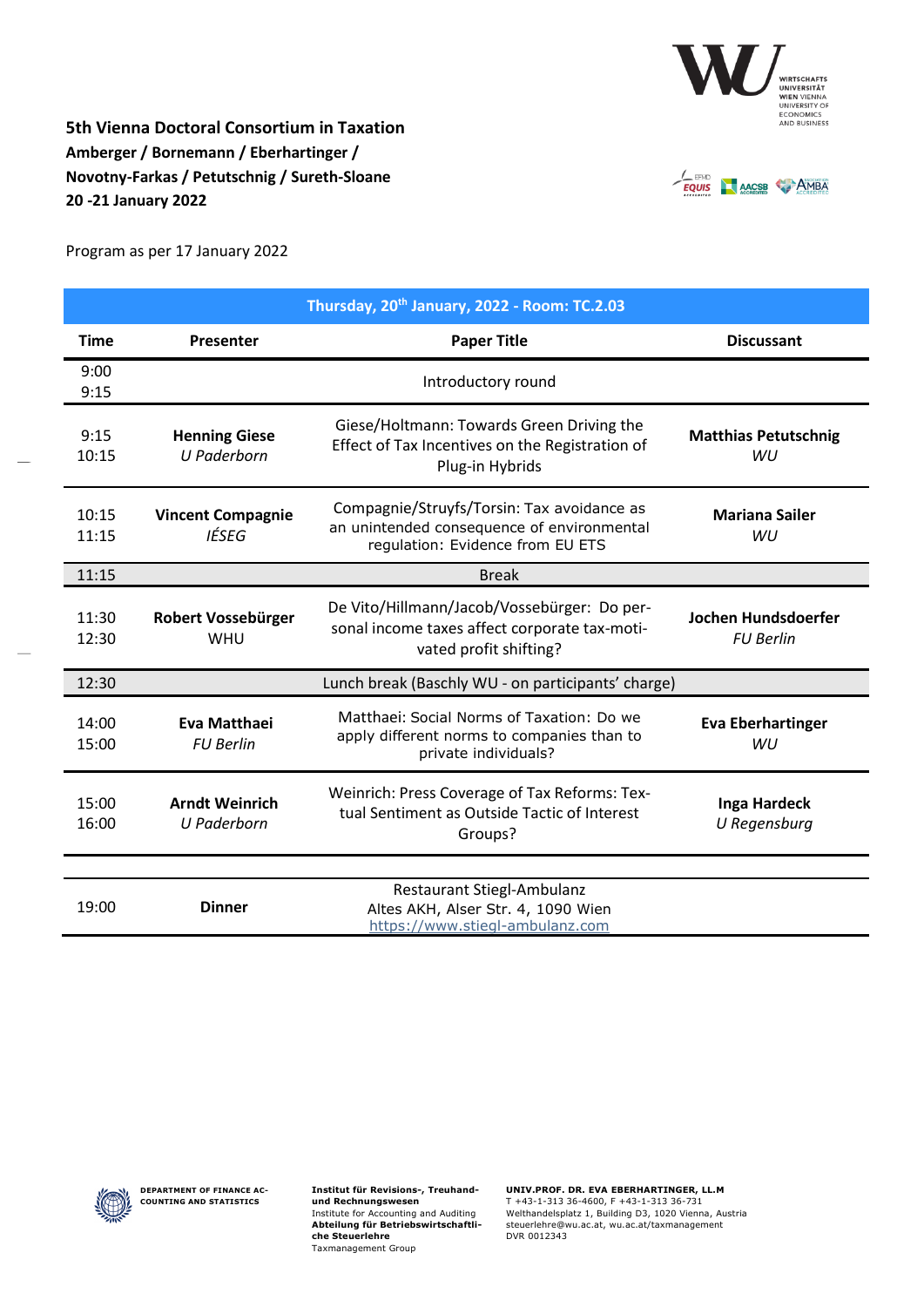| Friday, 21st January, 2022 - Room: TC.4.0.3 |                                                    |                                                                                                                                                                    |                                                        |  |
|---------------------------------------------|----------------------------------------------------|--------------------------------------------------------------------------------------------------------------------------------------------------------------------|--------------------------------------------------------|--|
| <b>Time</b>                                 | <b>Presenter</b>                                   | <b>Paper Title</b>                                                                                                                                                 | <b>Discussant</b>                                      |  |
| 10:00<br>11:00                              | Xixi Zhang<br>WIJ                                  | Petutschnig/Zhang: Mutual Agreement Proce-<br>dure and Foreign Direct Investments: Evi-<br>dence from Firm-level Data                                              | <b>Reinald Koch</b><br><b>KU Eichstaett-Ingolstadt</b> |  |
| 11:00<br>12:00                              | <b>Stefan Weck</b><br>U Mannheim                   | Mueller/Spengel/Weck: How Do Investors<br>Value the Publication of Tax Information? Evi-<br>dence from the European Public Country-By-<br><b>Country Reporting</b> | Zoltán Novotny-Farkas<br>WU                            |  |
| 12:00                                       | Lunch break (Das Campus - on participants' charge) |                                                                                                                                                                    |                                                        |  |
| 13:30<br>14:30                              | <b>Alina Pfrang</b><br>U Mannheim                  | Doerrenberg/Pfrang/Schmitz: How to Improve<br>Payroll Tax Evasion of Small Firms? Evidence<br>from a Randomized Field Experiment                                   | <b>Matthias Kasper</b><br>U Vienna                     |  |
| 14:30<br>15:30                              | <b>Ayse Sule Oezdogan</b><br>WU                    | Oezdogan: Importer Behavior after Targeted<br>Tariff Increases: A Firm Level Analysis                                                                              | <b>Robert Ullmann</b><br>U Augsburg                    |  |

Participation 50,- € The entire Doctoral Research Seminar will be in English. Presentation 15 min; Discussant 15 min; Open discussion 30 min

| Venue:                                         | Contact:                                       |
|------------------------------------------------|------------------------------------------------|
| WU Vienna University of Economics and Business | Ayse Sule Ozdogan                              |
| Welthandelsplatz 1                             | <b>PhD Candidate</b>                           |
| 1020 Vienna                                    | <b>DIBT, Business Taxation Group</b>           |
| Austria                                        | Institute for Accounting and Auditing          |
| Room:                                          | WU Vienna University of Economics and Business |
| $20th$ January: TC.2.0.3                       | E-mail: ayse.sule.oezdogan@wu.ac.at            |
| 21st January: TC.4.0.3                         | Telephone: +43 1 31336 6355                    |